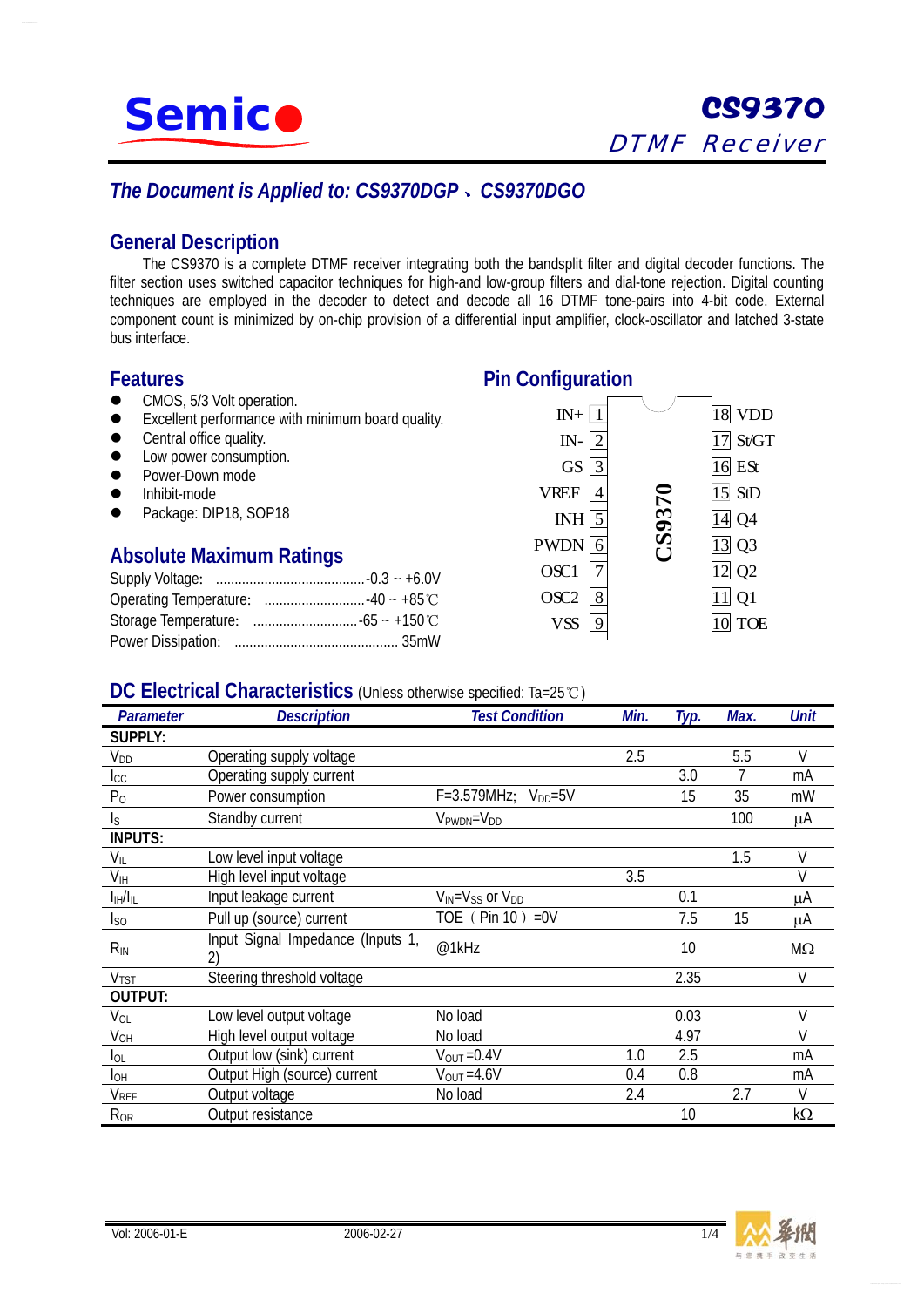# **Operating Characteristics**

| <b>Parameter</b> | <b>Description</b>             | <b>Test Condition</b>                  | Typ. | Unit       |
|------------------|--------------------------------|----------------------------------------|------|------------|
| <b>I</b> IN      | Input leakage current          | $V_{SS} < V_{IN} < V_{DD}$             | ±100 | nA         |
| $R_{IN}$         | Input resistance               |                                        | 10   | $M\Omega$  |
| $V_{OS}$         | Input offset voltage           |                                        | ± 25 | mV         |
| <b>PSRR</b>      | Power supply rejection         | 1kHz                                   | 60   | dB         |
| <b>CMRR</b>      | Common mode rejection          | $-3.0 < V_{IN} < 3.0$                  | 60   | dB         |
| Avol             | DC open loop voltage gain      |                                        | 65   | dB         |
| F <sub>C</sub>   | Open loop unity gain bandwidth |                                        | 1.5  | <b>MHz</b> |
| $V_D$            | Output voltage swing           | $R_1 \geqslant 100k\Omega$ to $V_{SS}$ | 4.5  | $V_{PP}$   |
| $C_L$            | Tolerable capacitive load (GS) |                                        | 100  | рF         |
| $R_L$            | Tolerable resistive load (GS)  |                                        | 50   | k $\Omega$ |
| $V_{CM}$         | Common mode range              | No load                                | 3.0  | $V_{PP}$   |

| <b>AC Characteristics</b> |                                        |          |        |                   |             |                          |                          |
|---------------------------|----------------------------------------|----------|--------|-------------------|-------------|--------------------------|--------------------------|
| Parameter                 | <b>Description</b>                     | Min.     | Typ.   | Max.              | <b>Unit</b> | <b>Note</b>              |                          |
|                           |                                        | Min      |        |                   | $-40$       | dBm                      | 1,2,3,5,6,9,11           |
|                           | Valid input signal<br>level            |          |        |                   | 7.75        | mV <sub>RMS</sub>        | 1,2,3,5,6,9,11           |
|                           | (each tone signal)                     | Max      | $+1$   |                   |             | dBm                      | 1,2,3,5,6,9,11           |
|                           |                                        |          | 883    |                   |             | mV <sub>RMS</sub>        | 1,2,3,5,6,9,11           |
|                           | Twist accept limit                     | Positive |        | 10                |             | dB                       | 2,3,6,9,11               |
|                           |                                        | Negative |        | 10                |             | dB                       |                          |
|                           | Freq. deviation accept limit           |          |        | ± 1.5%<br>$±$ 2Hz |             | Nom.                     | 2,3,5,9,11               |
|                           | Freq. deviation reject limit           |          | ± 3.5% |                   |             | Nom.                     | 2,3,5,11                 |
|                           | Third tone tolerance                   |          |        | $-16$             |             |                          | 2, 3, 4, 5, 9, 10, 11    |
|                           | Noise tolerance                        |          |        | $-12$             |             | dB                       | 2, 3, 4, 5, 7, 9, 10, 11 |
|                           | Dial tone tolerance                    |          | $+18$  |                   | dB          | 2, 3, 4, 5, 8, 9, 10, 11 |                          |
| <b>TIMING:</b>            |                                        |          |        |                   |             |                          |                          |
| t <sub>DP</sub>           | Tone present detection time            |          | 5      | 14                | 16          | ms                       |                          |
| t <sub>DA</sub>           | Tone absent detection time             | 0.5      | 4      | 8.5               | ms          |                          |                          |
| $t_{REC}$                 | Tone duration accept                   |          |        |                   | 40          | ms                       |                          |
| t <sub>REC</sub>          | Tone duration reject                   | 20       |        |                   | ms          | (User adjustable)        |                          |
| t <sub>ID</sub>           | Interdigit pause accept                |          |        | 40                | ms          | (User adjustable)        |                          |
| $t_{\text{DO}}$           | Interdigit pause reject                | 20       |        |                   | ms          | (User adjustable)        |                          |
| <b>OUTPUTS:</b>           |                                        |          |        |                   |             |                          |                          |
| t <sub>PQ</sub>           | Propagation delay (St to Q)            |          | 8      | 11                | $\mu$ S     | $TOE = VDD$              |                          |
| t <sub>psed</sub>         | Propagation delay (St to StD)          |          |        | 12                |             | $\mu$ S                  |                          |
| t <sub>QSED</sub>         | Output data se up (Q to Std)           |          |        | 4.5               |             | $\mu$ S                  |                          |
| t <sub>PTE</sub>          | Propagation ENABLE                     |          |        | 50                | 60          | ns                       | $R_{L} = 10k\Omega$      |
| t <sub>PTD</sub>          | Delay (TOE to Q) DISABLE               |          | 300    |                   | ns          | $C_{L} = 50$ pf          |                          |
| CLOCK:                    |                                        |          |        |                   |             |                          |                          |
| $f_{CLK}$                 | Crystal/Clock frequency                |          | 3.5759 | 3.5795            | 3.581       | <b>MHz</b>               |                          |
| $C_{LO}$                  | Clock output (OSC2) Capacitive<br>Load |          |        | 30                | pf          |                          |                          |

#### **Notes:**

- 1. dBm = decibels above or below a reference power of 1mW into a 600Ω load.
- 2. Digit sequences consist of all 16 DTMF tones.<br>3. Tone duration = 40ms, Tone pause = 40ms
- $\frac{3}{2}$  Tone duration = 40ms, Tone pause = 40ms
- 4. Nominal DTMF frequencies are used.
- 5. Both tones in the composite signal have an equal amplitude.
- 6. Tone pair is deviated by  $\pm 1.5\% \pm 2$ Hz.

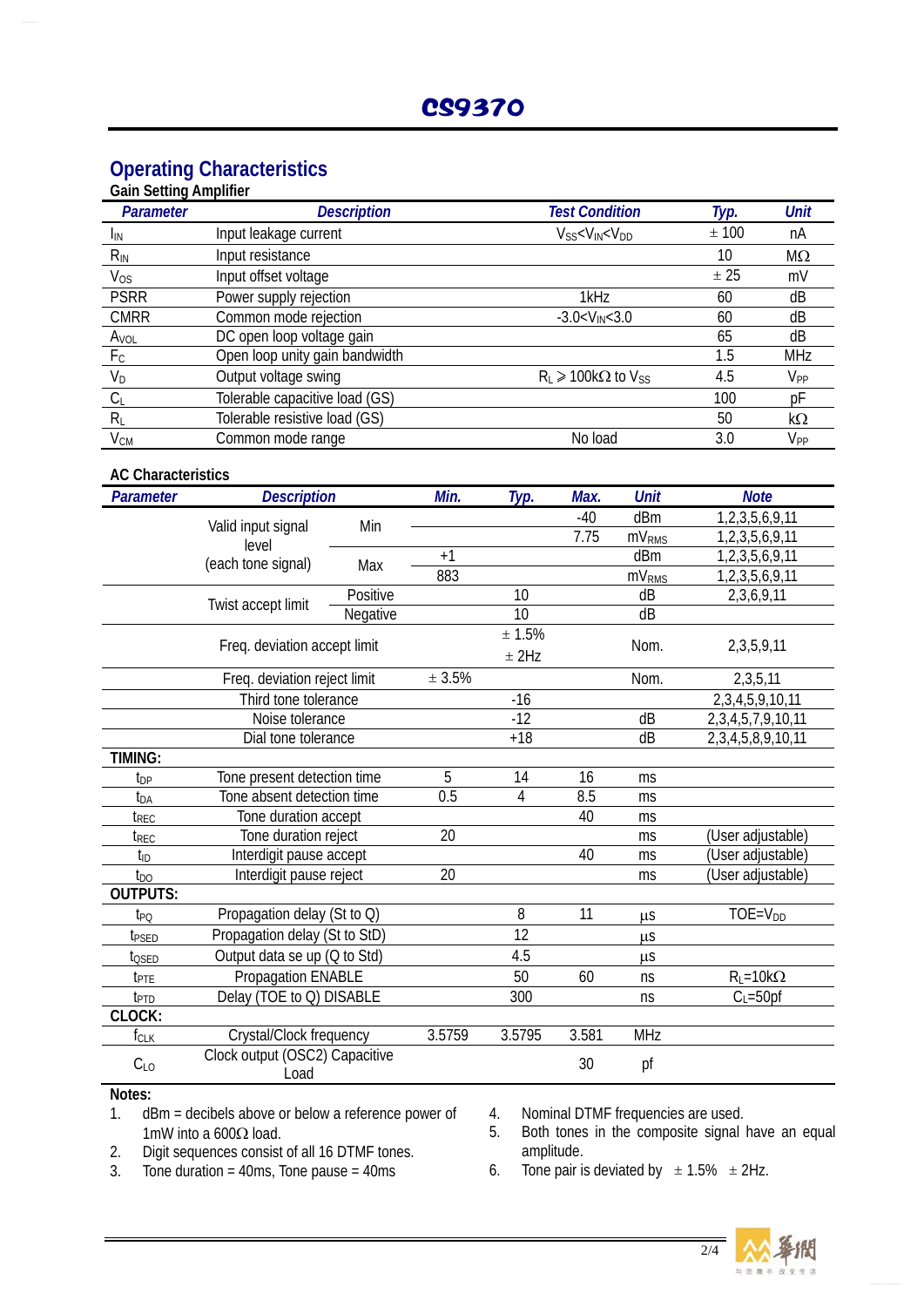- 7. Bandwidth limited (3kHz) Gaussian Noise.
- 8. The precise dial tone frequencies are (350Hz and 440Hz)  $\pm 2\%$ .
- 9. For an error rate of less than 1 in 10,000.

## **Pin Description**

- 10. Reference to the lowest level frequency component in DTMF signal.
- 11. Added a  $0.1 \mu$ f capacitor between V<sub>DD</sub> and V<sub>SS</sub>.

| Pin            | Sym.             | $U\!O$         | Port                        | <b>Function</b>                                                                                                                                                                                                                                                                                                                                                                                                |
|----------------|------------------|----------------|-----------------------------|----------------------------------------------------------------------------------------------------------------------------------------------------------------------------------------------------------------------------------------------------------------------------------------------------------------------------------------------------------------------------------------------------------------|
| 1              | $IN +$           |                |                             | Non-Inverting input. Connections to the front-end differential amplifier.                                                                                                                                                                                                                                                                                                                                      |
| $\overline{2}$ | IN-              |                | $\overline{a}$              | Inverting input. Connections to the front-end differential amplifier.                                                                                                                                                                                                                                                                                                                                          |
| 3              | GS               | O              |                             | Gain select. Gives access to output of front-end differential amplifier for<br>connection of feedback resistor.                                                                                                                                                                                                                                                                                                |
| 4              | <b>VREE</b>      | $\overline{O}$ |                             | Reference voltage output, nominally VDD/2. May be used to bias the<br>inputs at midair.                                                                                                                                                                                                                                                                                                                        |
| 5              | <b>INH</b>       |                | <b>CMOS IN</b><br>pull down | Inhibit (input) logic high inhibit the detection of 1633Hz internal built-in pull<br>down resistor.                                                                                                                                                                                                                                                                                                            |
| 6              | <b>PWDN</b>      |                | <b>CMOS IN</b><br>pull down | Power down (input). Active high power down the device and inhibit the<br>oscillator internal built-in pull down resistor.                                                                                                                                                                                                                                                                                      |
| 7              | OSC1             |                |                             | 3.579545MHz crystal connected between these pins<br>Clock Input                                                                                                                                                                                                                                                                                                                                                |
| 8              | OSC <sub>2</sub> | O              |                             | completes internal oscillator or ceramics generator.<br>Clock Output                                                                                                                                                                                                                                                                                                                                           |
| 9              | <b>VSS</b>       |                |                             | Negative power supply, normally connected to OV.                                                                                                                                                                                                                                                                                                                                                               |
| 10             | <b>TOE</b>       |                | <b>CMOS IN</b><br>pull up   | 3-state data output enable (input). Logic high enables the outputs $Q1 \sim$<br>Q4.                                                                                                                                                                                                                                                                                                                            |
| $11 - 14$      | $Q1 - Q4$        | $\overline{O}$ |                             | 3-state data outputs. When enabled by TOE, provide the code<br>corresponding to the last valid tone-pair received.                                                                                                                                                                                                                                                                                             |
| 15             | <b>StD</b>       | 0              | <b>CMOS OUT</b>             | Delayed steering output. Presents a logic high when the voltage on St/GT<br>falls below V <sub>TSt</sub> .                                                                                                                                                                                                                                                                                                     |
| 16             | Est              | 0              | CMOS OUT                    | Early steering output. Presents a logic high immediately when the digital<br>algorithm detects a recognizable tone-pair (signal condition). Any<br>momentary loss of signal condition will cause Est to return to a logic low.                                                                                                                                                                                 |
| 17             | St/GT            | 1/O            | CMOS I/O                    | Steering input/guard time output (bi-directional). A voltage greater than<br>V <sub>TSt</sub> detected as St causes the device to register the detected tone-pair<br>and update the output latch. A voltage less than V <sub>TSt</sub> free the device to<br>accept a new tone-pair. The GT output acts to reset the external steering<br>time-constant; its state is a function of Est and the voltage on St. |
| 18             | VDD              |                |                             | Positive power supply.                                                                                                                                                                                                                                                                                                                                                                                         |

**Application Circuit** (for Reference only)